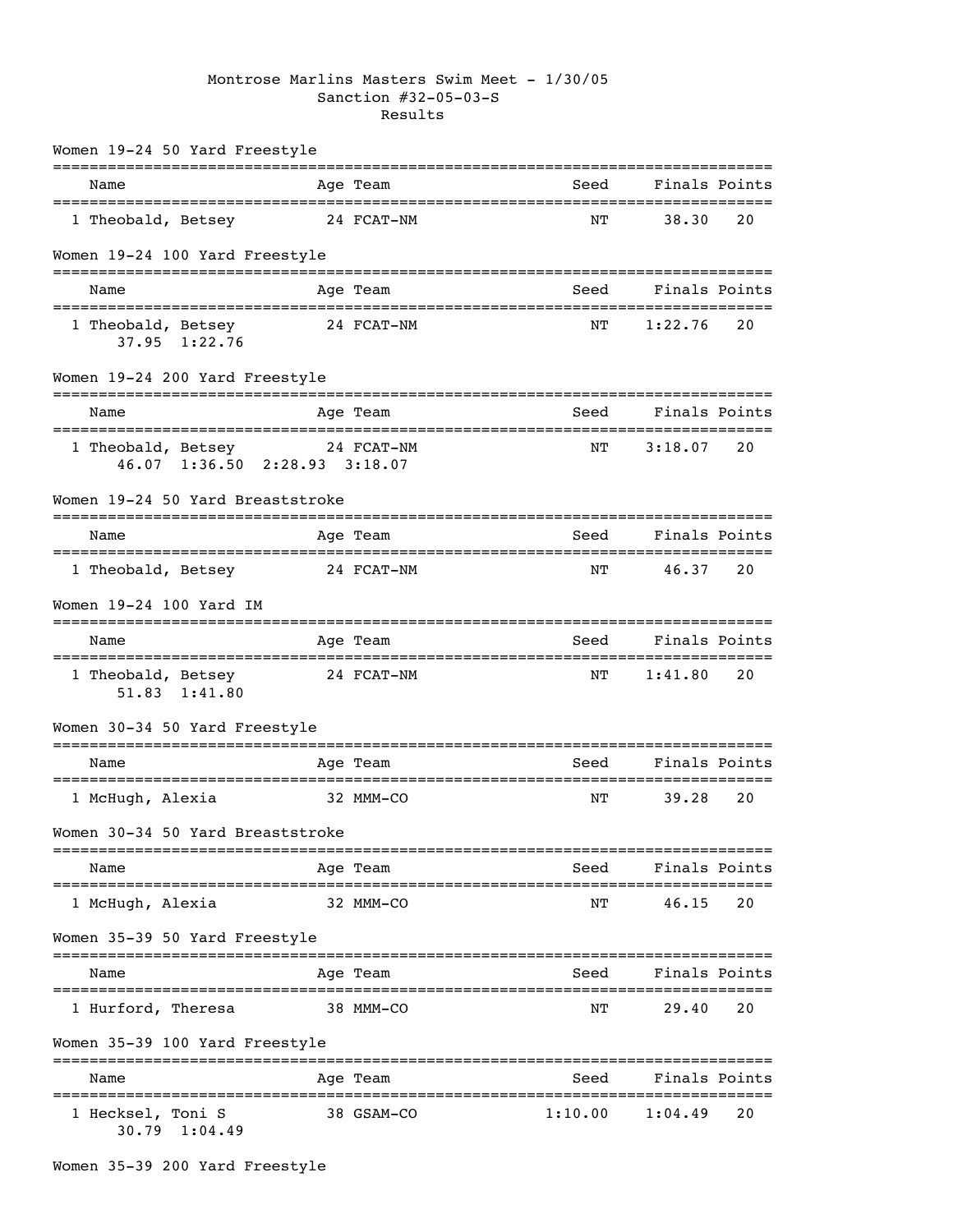|                                            | ===============                                                             | ;===============================     |                        |    |
|--------------------------------------------|-----------------------------------------------------------------------------|--------------------------------------|------------------------|----|
| Name<br>.================================= | Age Team                                                                    | Seed<br>======================       | Finals Points          |    |
| 1 King, Suzi Z                             | 35 MMM-CO<br>33.15 1:08.78 1:45.33 2:20.86                                  | 2:23.00                              | 2:20.86                | 20 |
| 2 Hecksel, Toni S 38 GSAM-CO               | 33.73 1:11.45 1:49.30 2:25.97                                               | 2:35.00                              | 2:25.97                | 17 |
| Women 35-39 500 Yard Freestyle             |                                                                             |                                      |                        |    |
| Name                                       | Age Team                                                                    | Seed                                 | Finals Points          |    |
| 1 King, Suzi Z<br>$5:35.41 \quad 6:12.65$  | 35 MMM-CO<br>33.89 1:10.56 1:47.69 2:25.19 3:02.53 3:40.66 4:18.50 4:56.98  | 6:20.00                              | 6:12.65                | 20 |
| 2 Hecksel, Toni S<br>$5:49.95$ $6:28.33$   | 38 GSAM-CO<br>33.90 1:11.33 1:49.88 2:29.41 3:09.53 3:49.70 4:29.72 5:10.17 |                                      | $6:30.00$ $6:28.33$ 17 |    |
| Women 35-39 50 Yard Butterfly              |                                                                             |                                      |                        |    |
| Name                                       | Age Team                                                                    | Seed                                 | Finals Points          |    |
| 1 Hurford, Theresa 38 MMM-CO               |                                                                             | NΤ                                   | 32.14                  | 20 |
| Women 35-39 100 Yard IM                    |                                                                             |                                      |                        |    |
| Name                                       | Age Team                                                                    | Seed                                 | Finals Points          |    |
| 1 Hecksel, Toni S<br>$35.30 \quad 1:14.49$ | 38 GSAM-CO                                                                  |                                      | $1:20.00$ $1:14.49$    | 20 |
| 2 Hurford, Theresa<br>$35.46$ 1:17.95      | 38 MMM-CO                                                                   | NΤ                                   | 1:17.95                | 17 |
| Women 35-39 200 Yard IM                    |                                                                             |                                      |                        |    |
| Name                                       | Age Team                                                                    | Seed<br>============================ | Finals Points          |    |
| 1 King, Suzi Z                             | $35$ MMM $-CO$<br>36.43 1:19.17 2:04.03 2:39.85                             | 2:55.00                              | 2:39.85                | 20 |
| 2 Hecksel, Toni S                          | 38 GSAM-CO<br>34.68 1:18.39 2:04.23 2:40.07                                 |                                      | $2:50.00$ $2:40.07$    | 17 |
| Women 40-44 200 Yard Freestyle             |                                                                             |                                      |                        |    |
| Name                                       | Age Team                                                                    | Seed                                 | Finals Points          |    |
| 1 Gauthier, Nancy P                        | 42 GVW-CO<br>36.82 1:17.55 1:59.82 2:40.06                                  | 2:43.00                              | 2:40.06                | 20 |
| Women 40-44 100 Yard IM                    |                                                                             |                                      |                        |    |
| Name                                       | Age Team                                                                    | Seed                                 | Finals Points          |    |
| 1 Gauthier, Nancy P<br>40.74 1:25.25       | 42 GVW-CO                                                                   | 1:35.00                              | 1:25.25                | 20 |
| Women 40-44 200 Yard IM                    |                                                                             |                                      |                        |    |
| Name                                       | Age Team                                                                    | Seed                                 | Finals Points          |    |
| 1 Gauthier, Nancy P                        | 42 GVW-CO<br>42.36 1:29.07 2:22.13 3:04.17                                  | 3:18.00                              | 3:04.17                | 20 |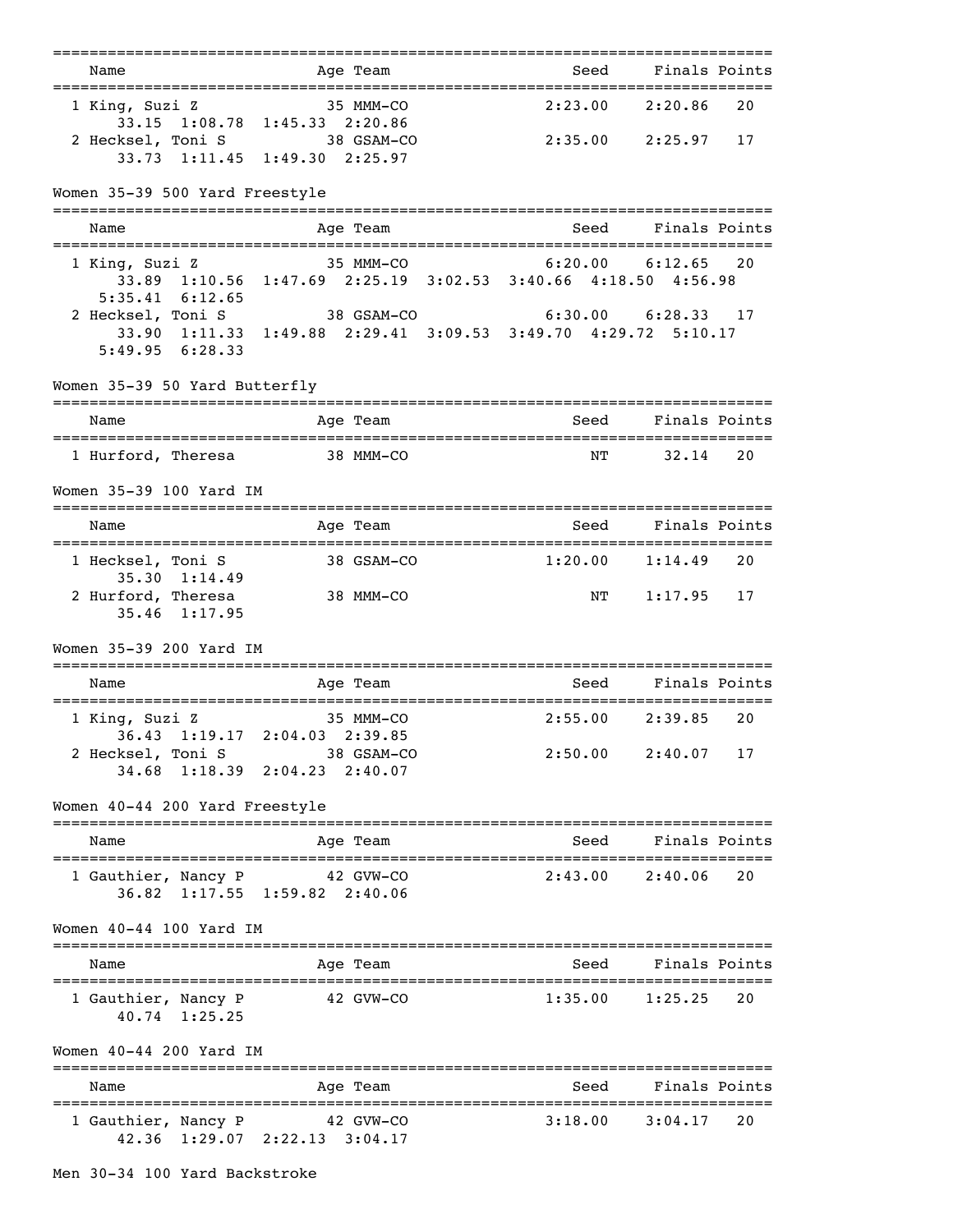|                                                           |            | ===============            |                                                     |                     |    |
|-----------------------------------------------------------|------------|----------------------------|-----------------------------------------------------|---------------------|----|
| Name<br>===================================               |            | Age Team                   | Seed                                                | Finals Points       |    |
| 1 Doherty, Tex<br>$1:29.81$ $1:30.04$                     | 32 FCAT-NM |                            | 1:20.00                                             | 1:30.04             | 20 |
| Men 30-34 50 Yard Breaststroke                            |            |                            |                                                     |                     |    |
| Name                                                      |            | Age Team                   | Seed                                                | Finals Points       |    |
| 1 Doherty, Tex                                            | 32 FCAT-NM |                            | 35.50                                               | 34.95               | 20 |
| Men 30-34 50 Yard Butterfly                               |            |                            |                                                     |                     |    |
| Name                                                      |            | Age Team                   | Seed                                                | Finals Points       |    |
| 1 Doherty, Tex                                            | 32 FCAT-NM |                            | 35.00                                               | 38.47               | 20 |
| Men 30-34 100 Yard IM                                     |            |                            |                                                     |                     |    |
| Name                                                      |            | Age Team                   | seed Seed<br>-------------------------------------- | Finals Points       |    |
| 1 Doherty, Tex<br>$36.51$ 1:16.40                         |            | 32 FCAT-NM                 | 1:15.00                                             | 1:16.40             | 20 |
| Men 30-34 200 Yard IM                                     |            |                            |                                                     |                     |    |
| Name                                                      |            | Age Team                   | Seed                                                | Finals Points       |    |
| 1 Doherty, Tex<br>37.93 1:24.10 2:08.14 2:50.83           | 32 FCAT-NM |                            |                                                     | $3:10.00$ $2:50.83$ | 20 |
| Men 35-39 50 Yard Freestyle                               |            |                            |                                                     |                     |    |
| Name                                                      |            | Age Team                   | Seed                                                | Finals Points       |    |
| 1 Keever, Nate A                                          | 38 GJD-CO  |                            | 26.62                                               | 26.40               | 20 |
| Men 35-39 50 Yard Breaststroke                            |            |                            |                                                     |                     |    |
| Name                                                      |            | Age Team                   | Seed                                                | Finals Points       |    |
| =====================================<br>1 Keever, Nate A |            | 38 GJD-CO                  | 33.03                                               | 32.35               | 20 |
| Men 35-39 100 Yard IM                                     |            |                            |                                                     |                     |    |
| Name                                                      |            | Age Team                   | Seed                                                | Finals Points       |    |
| 1 Keever, Nate A<br>36.12 1:11.86                         |            | 38 GJD-CO                  | 1:10.00                                             | 1:11.86             | 20 |
| Men 35-39 200 Yard IM                                     |            |                            |                                                     |                     |    |
| Name                                                      |            | Age Team                   | Seed                                                | Finals Points       |    |
| 1 Keever, Nate A<br>31.10 1:14.73 1:58.66 2:34.84         |            | 38 GJD-CO                  | 2:30.00                                             | 2:34.84             | 20 |
| Men 40-44 100 Yard Freestyle                              |            |                            |                                                     |                     |    |
| Name                                                      |            | ==============<br>Aqe Team | --------------<br>Seed                              | Finals Points       |    |
| 1 Hayward, Ralph D<br>27.53<br>59.18                      |            | 44 OURAY-CO                | -----------<br>NΤ                                   | 59.18               | 20 |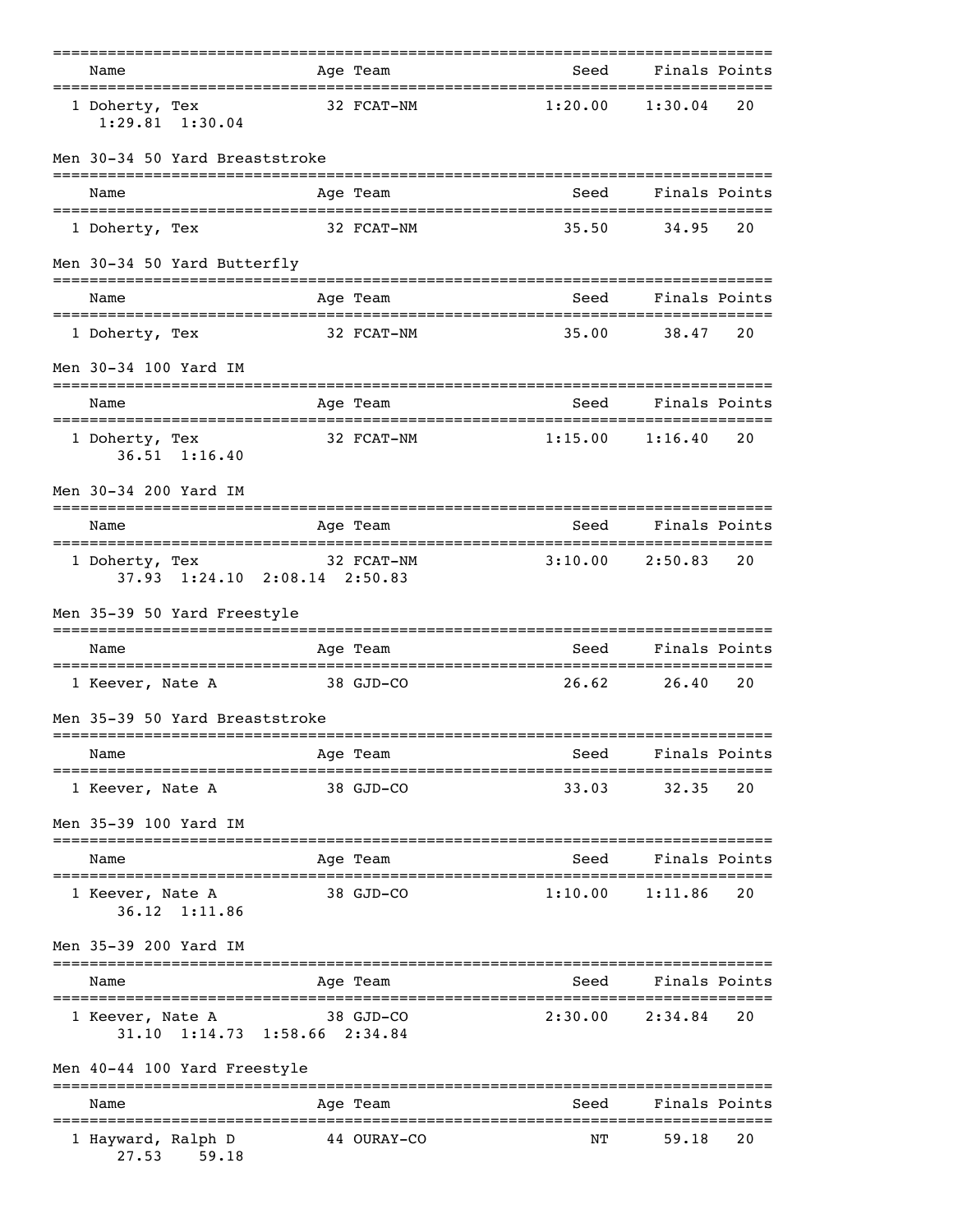| Men 40-44 50 Yard Butterfly                                |                                                                            |                                        |                         |                |
|------------------------------------------------------------|----------------------------------------------------------------------------|----------------------------------------|-------------------------|----------------|
| Name                                                       | Age Team                                                                   | Seed                                   | Finals Points           |                |
| 1 Cary, Jim D                                              | $44$ MMM-CO                                                                | 33.00                                  | 34.59                   | 20             |
| Men 40-44 200 Yard IM                                      |                                                                            |                                        |                         |                |
| Name                                                       | Age Team                                                                   | Seed                                   | Finals Points           |                |
| 1 Cary, Jim D                                              | 44 MMM-CO<br>35.70 1:23.21 2:11.41 2:50.98                                 | 2:50.00                                | 2:50.98                 | 20             |
| Men 45-49 50 Yard Freestyle                                |                                                                            |                                        |                         |                |
| Name                                                       | Age Team                                                                   | Seed                                   | Finals Points           |                |
| 1 Stehlin, Ed H<br>2 McCarty, Dave D<br>3 Albrecht, Marc M | 49 GVW-CO<br>46 GJD-CO<br>49 MMM-CO                                        | 25.50<br>26.80<br>ΝT                   | 25.61<br>26.30<br>28.26 | 20<br>17<br>16 |
| 4 Lenhart, Ed                                              | 47 GVW-CO                                                                  | 31.00                                  | 31.47                   | 15             |
| Men 45-49 100 Yard Freestyle                               |                                                                            |                                        |                         |                |
| Name                                                       | Age Team                                                                   | Seed                                   | Finals Points           |                |
| 1 McCarty, Dave D<br>28.13 58.63                           | 46 GJD-CO                                                                  | 1:01.50                                | 58.63                   | 20             |
| Men 45-49 200 Yard Freestyle                               |                                                                            |                                        |                         |                |
| Name                                                       | Age Team                                                                   | Seed                                   | Finals Points           |                |
| 1 Stehlin, Ed H                                            | 49 GVW-CO<br>30.78 1:03.05 1:35.48 2:08.54                                 |                                        | $2:10.00$ $2:08.54$     | 20             |
| 2 Mroz, Chris                                              | 47 GJD-CO<br>$31.57$ $1:04.61$ $1:38.02$ $2:10.86$                         |                                        | $2:20.00$ $2:10.86$     | 17             |
| Men 45-49 500 Yard Freestyle                               |                                                                            |                                        |                         |                |
| Name<br>=====================================              | Age Team                                                                   | Seed<br>-============================= | Finals Points           |                |
| 1 Mroz, Chris<br>$5:32.43$ $6:07.27$                       | 47 GJD-CO<br>34.08 1:10.71 1:48.05 2:25.41 3:03.54 3:40.88 4:18.46 4:55.94 |                                        | $6:30.00$ $6:07.27$ 20  |                |
| 2 Albrecht, Marc M 49 MMM-CO<br>$6:35.58$ $7:16.42$        | 34.20 1:12.40 1:54.93 2:40.85 3:27.24 4:15.56 5:02.03 5:49.13              | NΤ                                     | 7:16.42                 | 17             |
| Men 45-49 50 Yard Breaststroke                             |                                                                            |                                        |                         |                |
| Name                                                       | Age Team                                                                   | Seed                                   | Finals Points           |                |
| 1 Albrecht, Marc M                                         | 49 MMM-CO                                                                  | ΝT                                     | 37.70                   | 20             |
| Men 45-49 50 Yard Butterfly                                |                                                                            |                                        |                         |                |
| Name                                                       | Age Team                                                                   | Seed                                   | Finals Points           |                |
| 1 McCarty, Dave D<br>2 Albrecht, Marc M<br>3 Lenhart, Ed   | 46 GJD-CO<br>49 MMM-CO<br>47 GVW-CO                                        | 34.50<br>ΝT<br>40.00                   | 30.71<br>32.71<br>37.60 | 20<br>17<br>16 |
| Men 45-49 100 Yard IM                                      |                                                                            |                                        |                         |                |

===============================================================================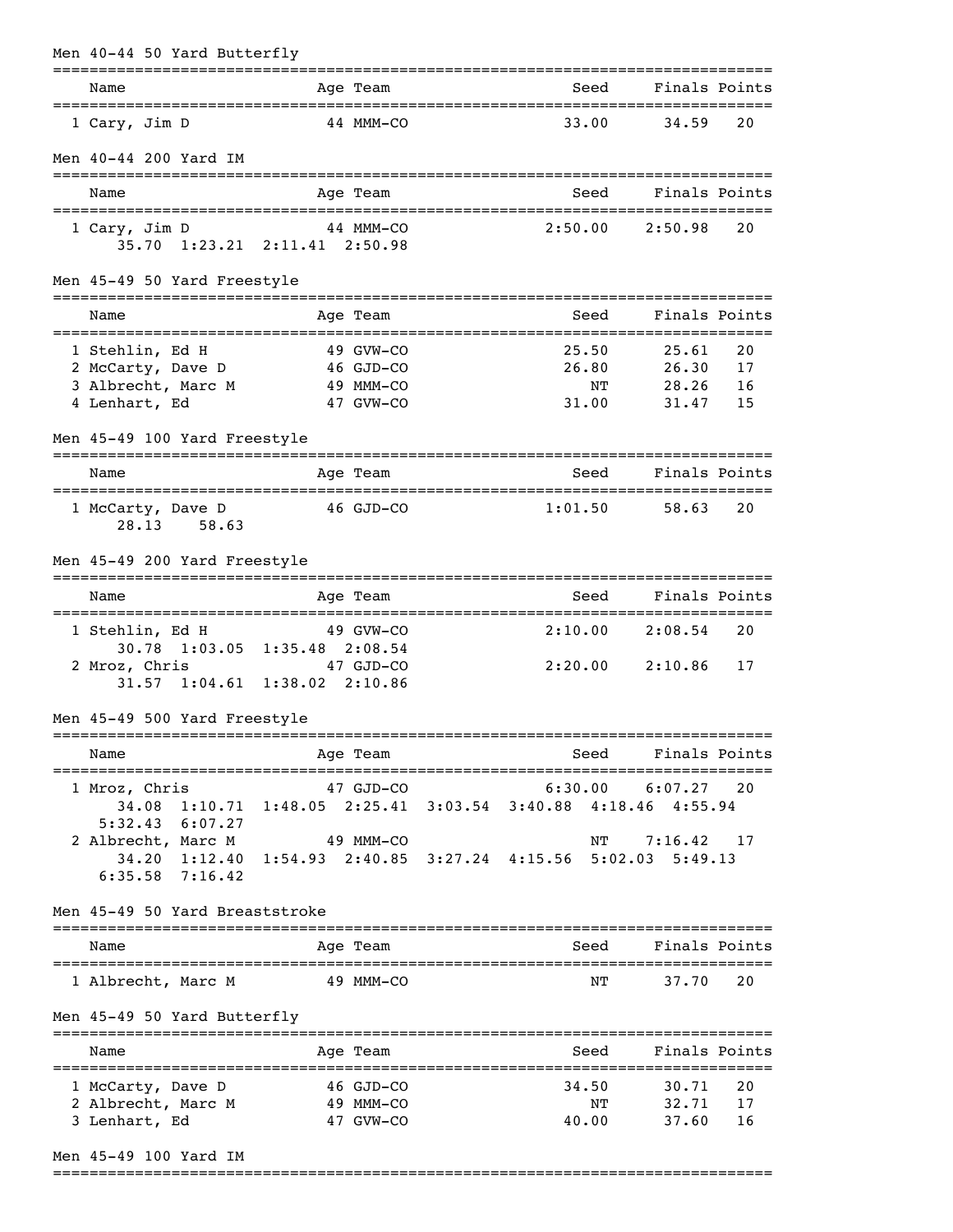| Name                                                            | Age Team                                                           | Seed                                               | Finals Points      |          |
|-----------------------------------------------------------------|--------------------------------------------------------------------|----------------------------------------------------|--------------------|----------|
| 1 McCarty, Dave D<br>35.26<br>1:10.24                           | 46 GJD-CO                                                          | 1:17.50                                            | 1:10.24            | 20       |
| 2 Albrecht, Marc M<br>$39.03 \quad 1:24.19$                     | 49 MMM-CO                                                          | NΤ                                                 | 1:24.19            | 17       |
| Men 45-49 200 Yard IM                                           |                                                                    |                                                    |                    |          |
| Name                                                            | Age Team                                                           | Seed                                               | Finals Points      |          |
| 1 Stehlin, Ed H<br>2 Lenhart, Ed                                | 49 GVW-CO<br>29.05 1:07.19 1:51.94 2:26.97<br>47 GVW-CO            | 2:30.00<br>ΝT                                      | 2:26.97<br>3:20.87 | 20<br>17 |
| 39.40                                                           | 1:31.52 2:31.24 3:20.87                                            |                                                    |                    |          |
| Men 50-54 50 Yard Freestyle                                     | ------------                                                       |                                                    |                    |          |
| Name                                                            | Age Team                                                           | Seed                                               | Finals Points      |          |
| 1 Wiesner, Paul D                                               | 51 MMM-CO                                                          | ===============================<br>28.00           | 26.67              | 20       |
| 2 Ryan, Dave<br>3 Curry, Kevin                                  | 52 MMM-CO<br>52 DGO-CO                                             | ΝT<br>29.00                                        | 28.66<br>29.68     | 17<br>16 |
| Men 50-54 100 Yard Freestyle                                    |                                                                    |                                                    |                    |          |
| Name                                                            | Age Team                                                           | Seed                                               | Finals Points      |          |
| 1 Wiesner, Paul D<br>28.68<br>58.54                             | 51 MMM-CO                                                          | 1:00.00                                            | 58.54              | 20       |
| Men 50-54 500 Yard Freestyle                                    |                                                                    |                                                    |                    |          |
| Name                                                            | Age Team                                                           | Seed                                               | Finals Points      |          |
| 1 Curry, Kevin<br>1:58.53<br>36.31<br>6:11.52<br>6:50.80        | 52 DGO-CO                                                          | 7:00.00<br>2:40.72 3:23.18 4:05.85 4:47.75 5:29.65 | 6:50.80            | 20       |
| 2 Ryan, Dave<br>$6:23.04$ 7:07.76                               | 52 MMM-CO<br>32.20 1:12.14 1:56.19 2:40.37 3:23.96 4:07.83 4:51.47 | NΤ                                                 | 7:07.76<br>5:36.38 | 17       |
| Men 50-54 100 Yard Backstroke                                   |                                                                    |                                                    |                    |          |
| Name<br>====================                                    | Age Team<br>==========                                             | Seed                                               | Finals Points      |          |
| 1 Wiesner, Paul D<br>$39.96$ $1:17.12$                          | 51 MMM-CO                                                          | 1:15.00                                            | 1:17.12            | 20       |
| Men 50-54 50 Yard Breaststroke                                  |                                                                    |                                                    |                    |          |
| Name                                                            | Age Team                                                           | Seed                                               | Finals Points      |          |
| 1 Ryan, Dave                                                    | 52 MMM-CO                                                          | NΤ                                                 | 39.81              | 20       |
| Men 50-54 200 Yard IM                                           |                                                                    |                                                    |                    |          |
| Name                                                            | Age Team                                                           | ============<br>Seed                               | Finals Points      |          |
| ====================================<br>1 Curry, Kevin<br>35.28 | 52 DGO-CO<br>$1:23.19$ $2:12.47$ $2:50.49$                         | =============================<br>3:10.00           | 2:50.49            | 20       |
|                                                                 |                                                                    |                                                    |                    |          |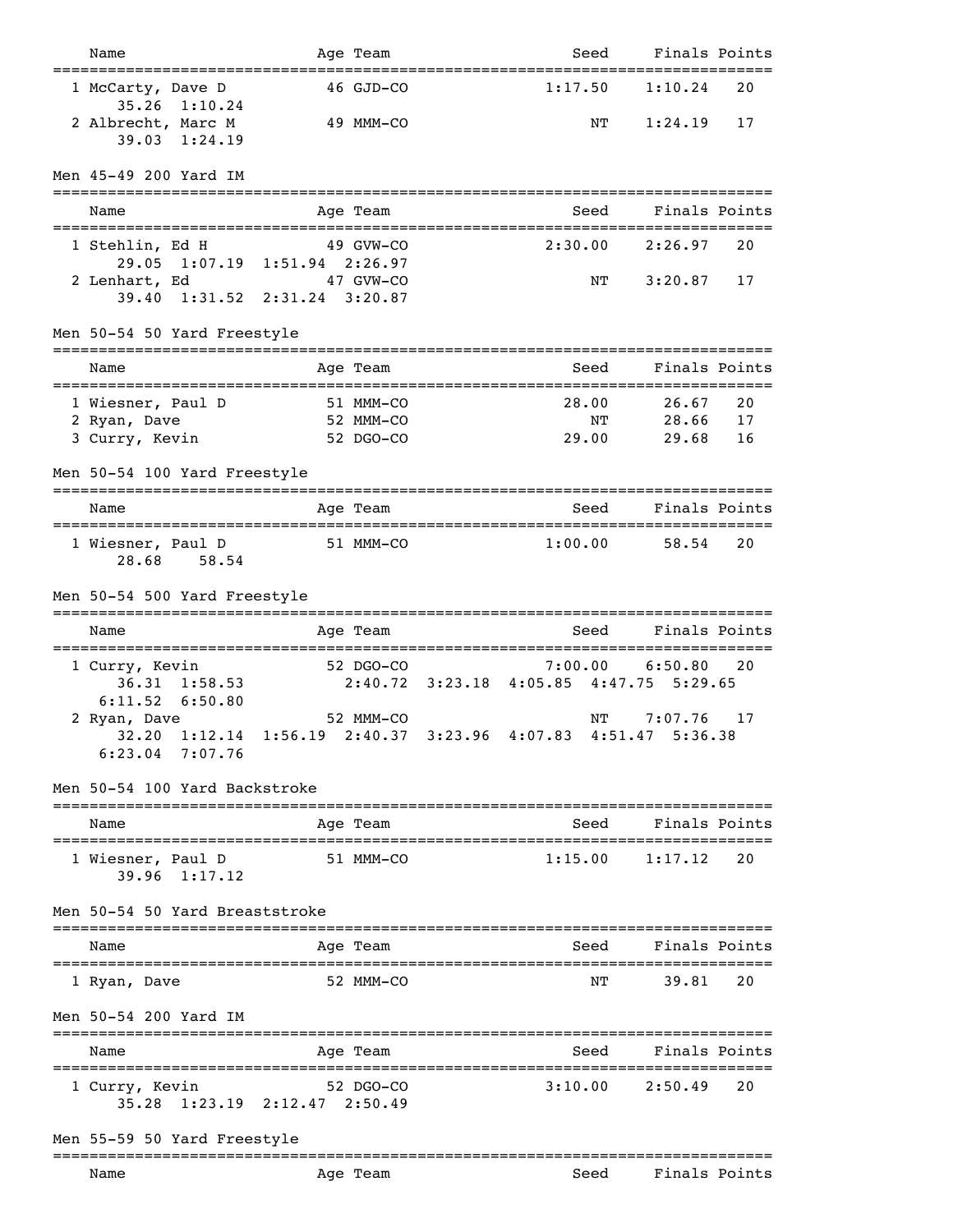| 1 Ellis, Quincy C                                       | 56 DGO-CO                                                     | 27.00                | 26.59                              | 20 |
|---------------------------------------------------------|---------------------------------------------------------------|----------------------|------------------------------------|----|
| 2 Warfield, John P 58 DGO-CO                            |                                                               | 35.00                | 33.52 17                           |    |
| Men 55-59 100 Yard Freestyle                            |                                                               |                      |                                    |    |
|                                                         |                                                               |                      |                                    |    |
| Name                                                    | Age Team                                                      | Seed                 | Finals Points                      |    |
| 1 Ellis, Quincy C                                       | 56 DGO-CO                                                     | 59.00                | 56.89                              | 20 |
| 56.89<br>27.25<br>2 Warfield, John P                    | 58 DGO-CO                                                     | 1:25.00              | 1:15.01                            | 17 |
| $35.72 \quad 1:15.01$                                   |                                                               |                      | 1:21.24                            |    |
| 3 Selby, David<br>38.92 1:21.24                         | 57 FCAT-NM                                                    | NΤ                   |                                    | 16 |
| Men 55-59 200 Yard Freestyle                            |                                                               |                      |                                    |    |
| Name                                                    | Age Team                                                      | Seed                 | Finals Points                      |    |
| 1 Warfield, John P                                      | 58 DGO-CO                                                     | $3:00.00$ 2:55.68    |                                    | 20 |
| 2 Selby, David                                          | 38.35 1:22.40 2:08.49 2:55.68<br>57 FCAT-NM                   | NT                   | $3:12.99$ 17                       |    |
|                                                         | 43.01 1:31.76 2:23.73 3:12.99                                 |                      |                                    |    |
| Men 55-59 500 Yard Freestyle                            |                                                               |                      |                                    |    |
| Name                                                    | ========================<br>Age Team                          | Seed                 | Finals Points                      |    |
|                                                         | 1 Ellis, Quincy C 56 DGO-CO                                   | $6:15.00$ $6:04.11$  |                                    | 20 |
|                                                         | 33.33 1:10.06 1:46.35 2:23.82 3:01.23 3:38.46 4:15.74 4:52.79 |                      |                                    |    |
| 5:29.00 6:04.11<br>2 Warfield, John P                   | 58 DGO-CO                                                     | $8:30.00$ $8:03.61$  |                                    | 17 |
|                                                         | 41.60 1:28.87 2:17.29 3:06.52 3:56.98 4:47.34 5:36.47 6:26.31 |                      |                                    |    |
| 7:15.76<br>8:03.61<br>3 Selby, David                    | 57 FCAT-NM                                                    | NT                   | 8:41.25                            | 16 |
|                                                         | 44.66 1:34.25 2:27.19 3:19.52 4:11.73 5:05.72 6:00.74 6:56.12 |                      |                                    |    |
| $7:50.32$ 8:41.25                                       |                                                               |                      |                                    |    |
| Men 55-59 100 Yard Backstroke                           |                                                               |                      |                                    |    |
| Name                                                    | Age Team                                                      | Seed                 | Finals Points                      |    |
| _____________________________________<br>1 Selby, David | 57 FCAT-NM                                                    | ==============<br>ΝT | 1:52.30                            | 20 |
| 57.03 1:52.30                                           |                                                               |                      |                                    |    |
| Men 55-59 50 Yard Butterfly                             | ---------                                                     |                      |                                    |    |
| Name                                                    | Age Team                                                      | Seed                 | Finals Points                      |    |
| -------------------------<br>1 Ellis, Quincy C          | 56 DGO-CO                                                     | 30.00                | =====================<br>30.28     | 20 |
| 2 Warfield, John P                                      | 58 DGO-CO                                                     | 50.00                | 39.70                              | 17 |
| 3 Selby, David                                          | 57 FCAT-NM                                                    | NΤ                   | 47.12                              | 16 |
| Men 55-59 100 Yard IM                                   |                                                               |                      |                                    |    |
| Name                                                    | Age Team                                                      | Seed                 | Finals Points                      |    |
| 1 Ellis, Quincy C                                       | 56 DGO-CO                                                     | 1:15.00              | 1:12.64                            | 20 |
| 33.48 1:12.64                                           |                                                               |                      |                                    |    |
| Men 65-69 50 Yard Freestyle<br>===================      | ======================                                        |                      |                                    |    |
| Name                                                    | Age Team<br>================                                  | Seed                 | Finals Points<br>================= |    |
| 1 Morey, Gerald C                                       | 67 MMM-CO                                                     | 38.00                | 36.72                              | 20 |